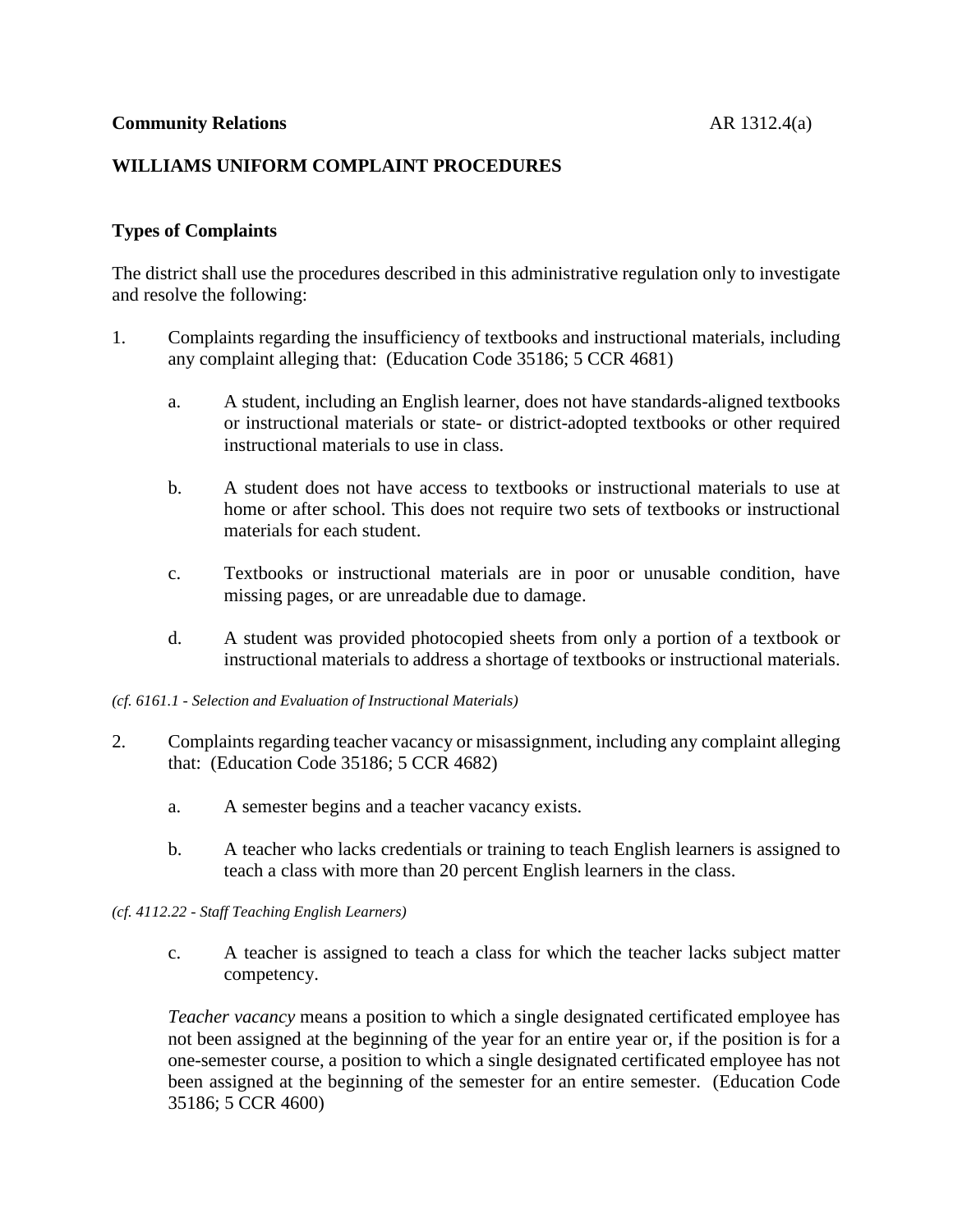*Beginning of the year or semester* means the first day classes necessary to serve all the students enrolled are established with a single designated certificated employee assigned for the duration of the class, but not later than 20 working days after the first day students attend classes for that semester. (5 CCR 4600)

*Misassignment* means the placement of a certificated employee in a teaching or services position for which the employee does not hold a legally recognized certificate or credential or the placement of a certificated employee in a teaching or services position that the employee is not otherwise authorized by statute to hold. (Education Code 35186; 5 CCR 4600)

*(cf. 4112.2 - Certification) (cf. 4113 - Assignment)*

- 3. Complaints regarding the condition of school facilities, including any complaint alleging that: (Education Code 35186; 5 CCR 4683)
	- a. A condition poses an emergency or urgent threat to the health or safety of students or staff.

*Emergency or urgent threat* means structures or systems that are in a condition that poses a threat to the health and safety of students or staff while at school, including, but not limited to, gas leaks; nonfunctioning heating, ventilation, fire sprinklers, or air-conditioning systems; electrical power failure; major sewer line stoppage; major pest or vermin infestation; broken windows or exterior doors or gates that will not lock and that pose a security risk; abatement of hazardous materials previously undiscovered that pose an immediate threat to students or staff; structural damage creating a hazardous or uninhabitable condition; or any other condition deemed appropriate. (Education Code 17592.72)

b. A school restroom has not been cleaned, maintained, or kept open in accordance with Education Code 35292.5.

*Clean or maintained school restroom* means a school restroom has been cleaned or maintained regularly, is fully operational, or has been stocked at all times with toilet paper, soap, or paper towels or functional hand dryers. (Education Code 35292.5)

*Open restroom* means the school has kept all restrooms open during school hours when students are not in classes and has kept a sufficient number of restrooms open during school hours when students are in classes. This does not apply when the temporary closing of the restroom is necessary for student safety or to make repairs. (Education Code 35292.5)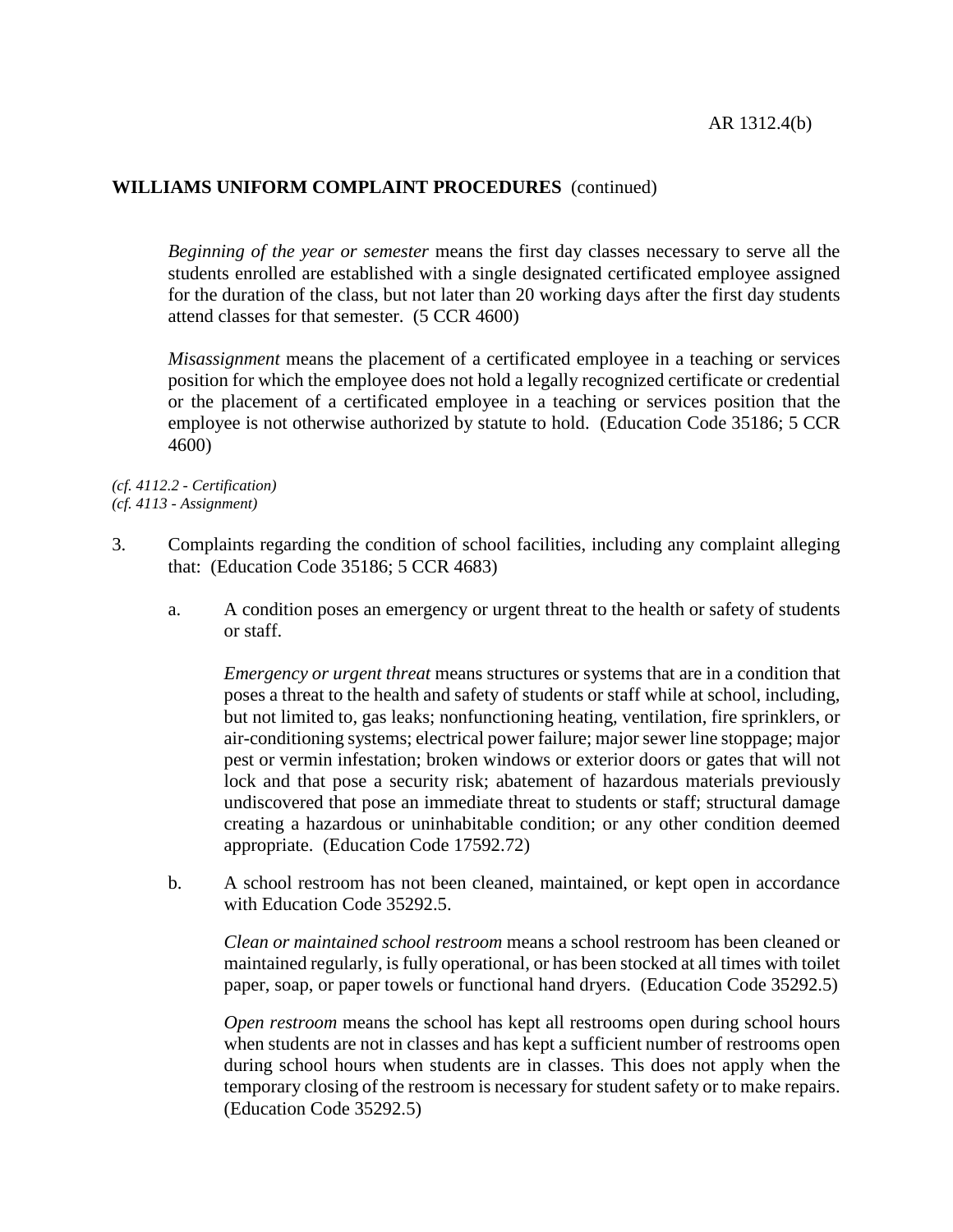A complaint may be filed alleging noncompliance with the requirement of Education Code 35292.6 to stock, at all times, at least half of the restrooms in the school with feminine hygiene products and to not charge students for the use of such products.

- *(cf. 3514 - Environmental Safety) (cf. 3517 - Facilities Inspection)*
- 4. Complaints regarding the noncompliance of a license-exempt California State Preschool Program (CSPP) with health and safety standards specified in Health and Safety Code 1596.7925 and related state regulations, including any complaint alleging that: (Education Code 8235.5; Health and Safety Code 1596.7925)
	- a. The preschool does not have outdoor shade that is safe and in good repair.
	- b. Drinking water is not accessible and/or readily available throughout the day.
	- c. The preschool does not provide safe and sanitary restroom facilities with one toilet and handwashing fixture for every 15 children.
	- d. Restroom facilities are not available only for preschoolers and kindergartners.
	- e. The preschool program does not provide visual supervision of children at all times.
	- f. Indoor or outdoor space is not properly contained or fenced or does not provide sufficient space for the number of children using the space at any given time.
	- g. Playground equipment is not safe, in good repair, or age appropriate.

#### **Forms and Notices**

The Superintendent/Principal or designee shall ensure a Williams complaint form is available at the school. However, complainants need not use the district's complaint form in order to file a complaint. (Education Code 35186; 5 CCR 4680)

The Superintendent/Principal or designee shall ensure that the district's complaint form specifies the location for filing a complaint and contains a space to indicate whether the complainant desires a response to the complaint. A complainant may add as much text to explain the complaint as desired. (Education Code 8235.5, 35186; 5 CCR 4680)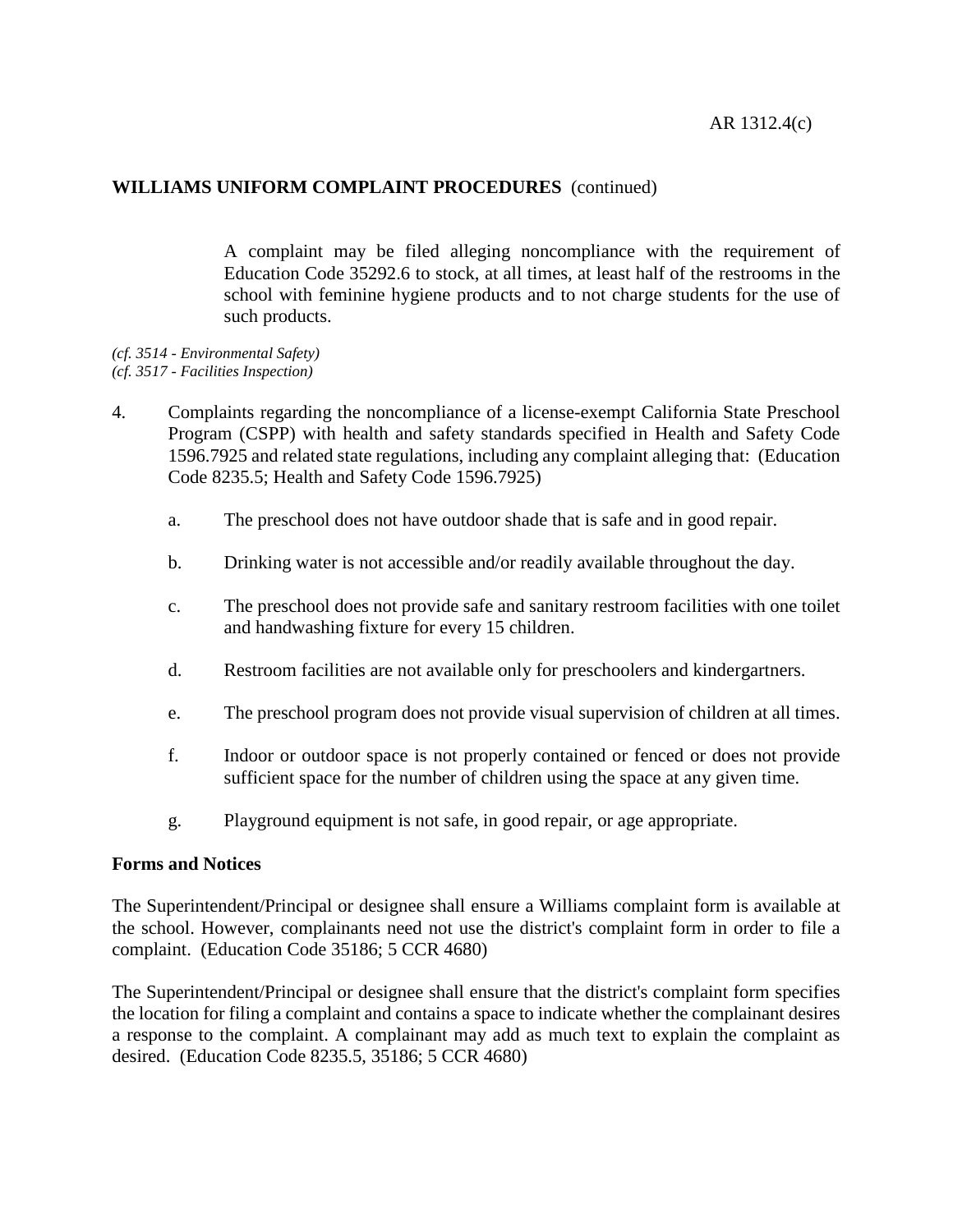The Superintendent/Principal or designee shall post in each K-12 classroom a notice containing the components specified in Education Code 35186. In each license-exempt CSPP classroom, a notice containing the components specified in Education Code 8235.5 shall be posted. (Education Code 8235.5, 35186)

### **Filing of Complaint**

A complaint alleging any condition(s) specified in the section "Types of Complaints" above shall be filed with the principal or designee, or the preschool administrator or designee as appropriate, at the school in which the complaint arises. A complaint about problems beyond the authority of the principal or preschool administrator shall be forwarded to the Superintendent/Principal or designee in a timely manner, but not to exceed 10 working days. Complaints may be filed anonymously. (Education Code 8235.5, 35186; 5 CCR 4680)

#### **Investigation and Response**

The principal/preschool administrator or a designee of the Superintendent shall make all reasonable efforts to investigate any problem within their authority. (Education Code 8235.5, 35186; 5 CCR 4685)

Investigation of a complaint regarding preschool health or safety issues shall begin within 10 calendar days of receipt of the complaint. (Education Code 8235.5)

The principal/preschool administrator or Superintendent's designee shall remedy a valid complaint within a reasonable time period not to exceed 30 working days from the date the complaint was received. (Education Code 8235.5, 35186; 5 CCR 4685)

If the complainant has indicated on the complaint form a desire to receive a response to the complaint, the principal/preschool administrator or Superintendent's designee shall report the resolution of the complaint to the complainant within 45 working days of the initial filing of the complaint. If the principal/preschool administrator makes this report, the information shall be reported at the same time to the Superintendent/Principal or designee. (Education Code 8235.5, 35186; 5 CCR 4680, 4685)

When Education Code 48985 is applicable and the complainant has requested a response, the response shall be written in English and in the primary language in which the complaint was filed. (Education Code 8235.5, 35186)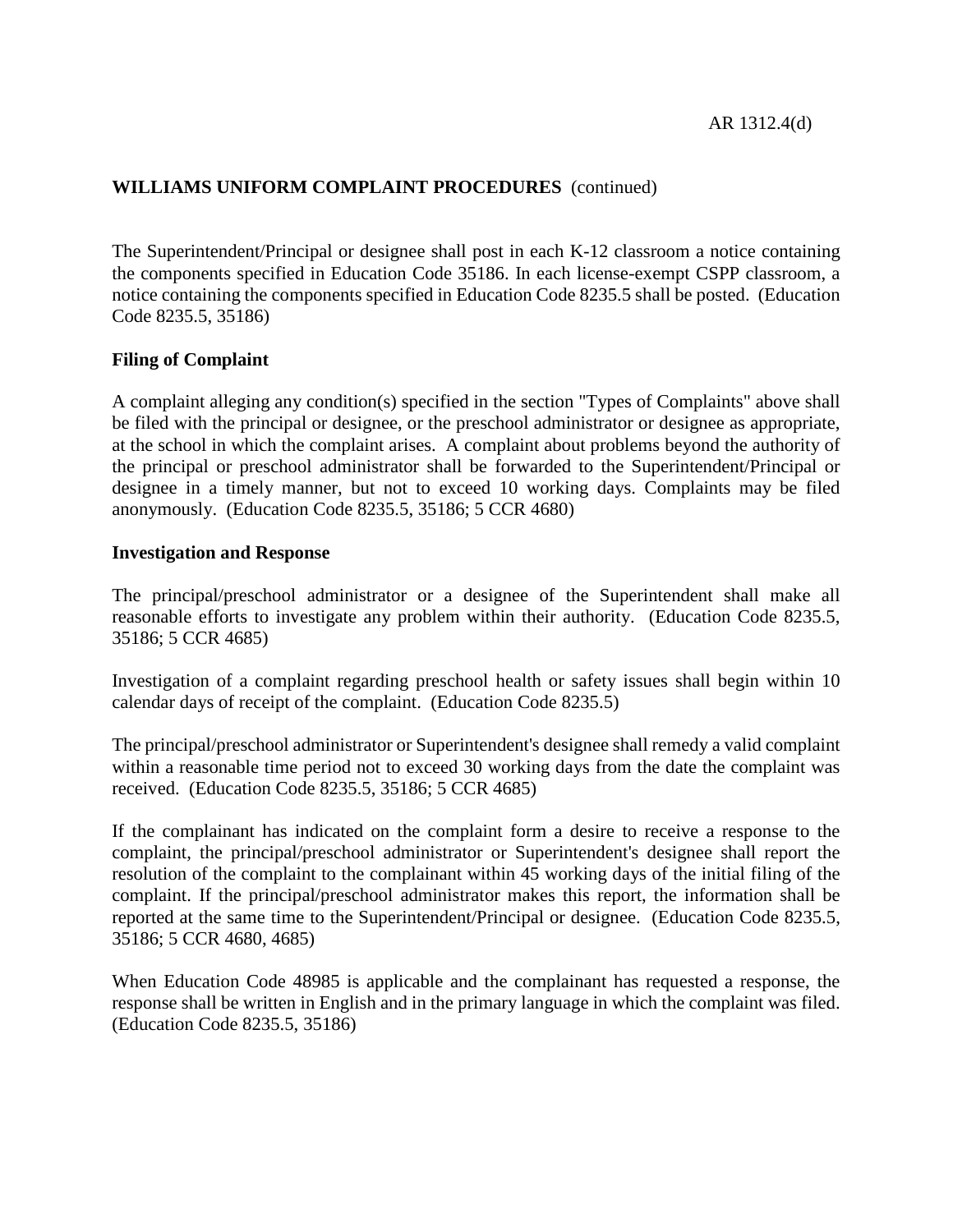If a complainant is not satisfied with the resolution of a complaint, the complainant has the right to describe the complaint to the Board of Trustees at a regularly scheduled meeting. (Education Code 8235.5, 35186; 5 CCR 4686)

#### AR 1312.4(e)

#### **WILLIAMS UNIFORM COMPLAINT PROCEDURES** (continued)

For any complaint concerning a facilities condition that poses an emergency or urgent threat to the health or safety of students or staff as described in item #3a or #4 in the section "Types of Complaints" above, a complainant who is not satisfied with the resolution proffered by the principal/preschool administrator or Superintendent/Principal or designee may file an appeal to the Superintendent of Public Instruction within 15 days of receiving the district's response. The complainant shall comply with the appeal requirements specified in 5 CCR 4632. (Education Code 8235.5, 35186; 5 CCR 4687)

All complaints and written responses shall be public records. (Education Code 8235.5, 35186; 5 CCR 4686)

*(cf. 1340 - Access to District Records)*

#### **Reports**

On a quarterly basis, the Superintendent/Principal or designee shall report, to the Board at a regularly scheduled public Board meeting and to the County Superintendent of Schools, summarized data on the nature and resolution of all complaints. The report shall include the number of complaints by general subject area with the number of resolved and unresolved complaints. (Education Code 8235.5, 35186; 5 CCR 4686)

*Legal Reference:*

*EDUCATION CODE 234.1 Prohibition of discrimination, harassment, intimidation, and bullying 1240 County superintendent of schools, duties 8235-8239.1 California State Preschool Programs, especially: 8235.5 California State Preschool Program, complaints regarding health and safety issues 17592.72 Urgent or emergency repairs, School Facility Emergency Repair Account 33126 School accountability report card 35186 Williams uniform complaint procedures 35292.5-35292.6 Restrooms, maintenance and cleanliness 48985 Notice to parents in language other than English 60119 Hearing on sufficiency of instructional materials HEALTH AND SAFETY CODE 1596.792 California Child Day Care Act; general provisions and definitions 1596.7925 California Child Day Care Act; health and safety regulations*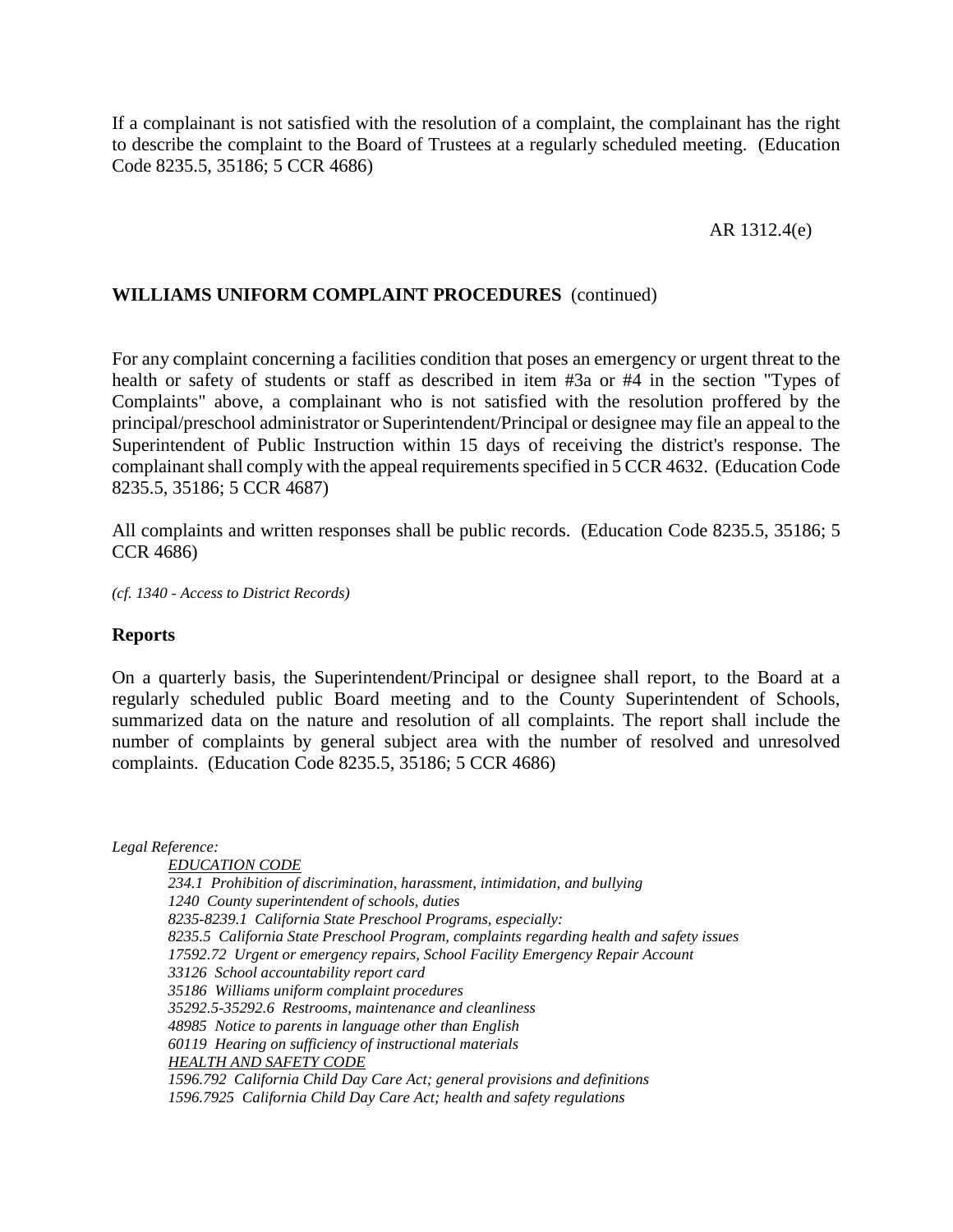*CODE OF REGULATIONS, TITLE 5 4600-4670 Uniform complaint procedures 4680-4687 Williams uniform complaint procedures UNITED STATES CODE, TITLE 20 6314 Title I schoolwide program*

*Management Resources: (see next page)*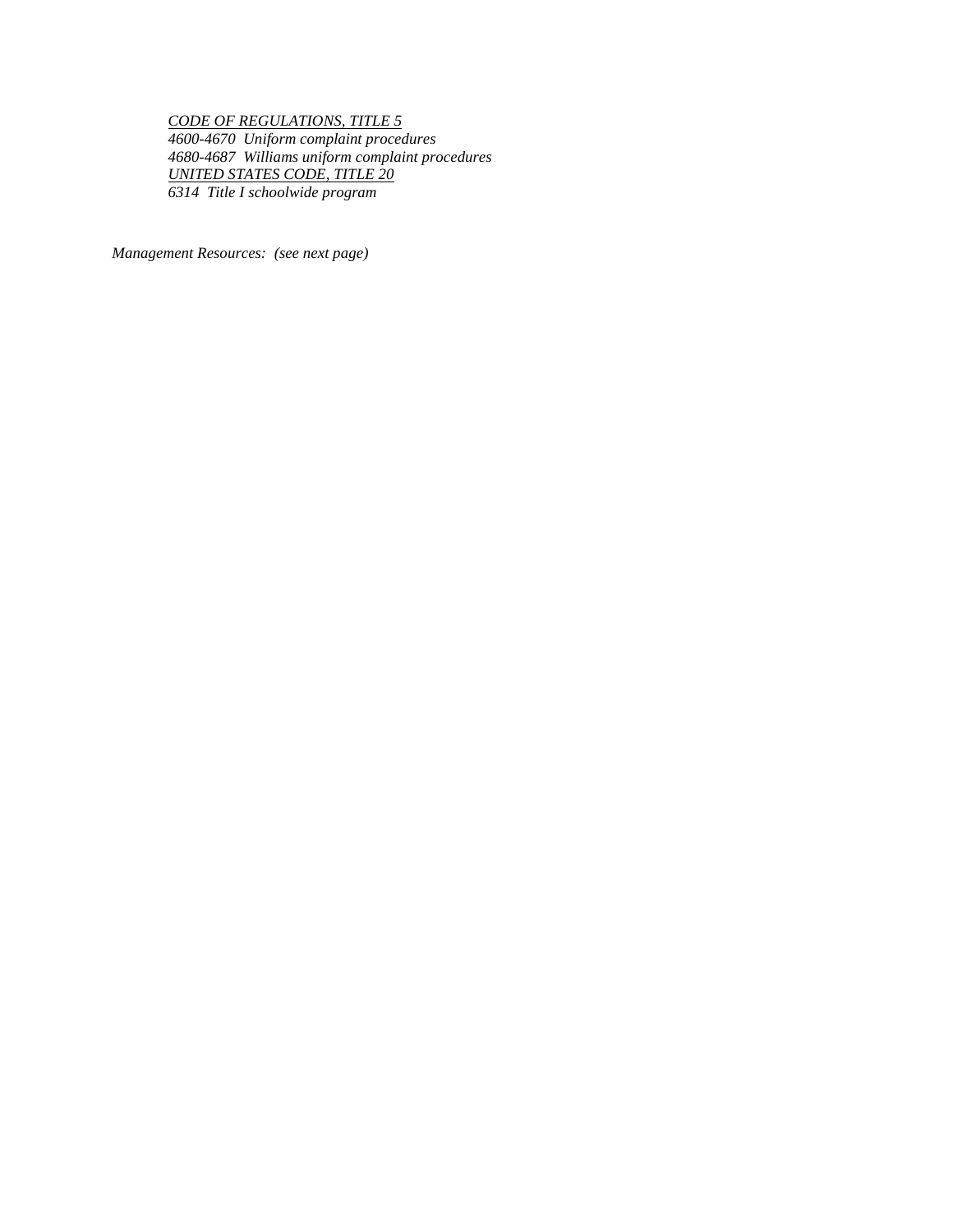#### AR 1312.4(f)

# **WILLIAMS UNIFORM COMPLAINT PROCEDURES** (continued)

*Management Resources:*

*WEB SITES CSBA: http://www.csba.org California County Superintendents Educational Services Association: http://www.ccsesa.org California Department of Education, Williams case: http://www.cde.ca.gov/eo/ce/wc State Allocation Board, Office of Public School Construction: http://www.opsc.dgs.ca.gov*

Regulation **CUDDEBACK UNION ELEMENTARY SCHOOL DISTRICT** approved: December 11, 2019 Carlotta, California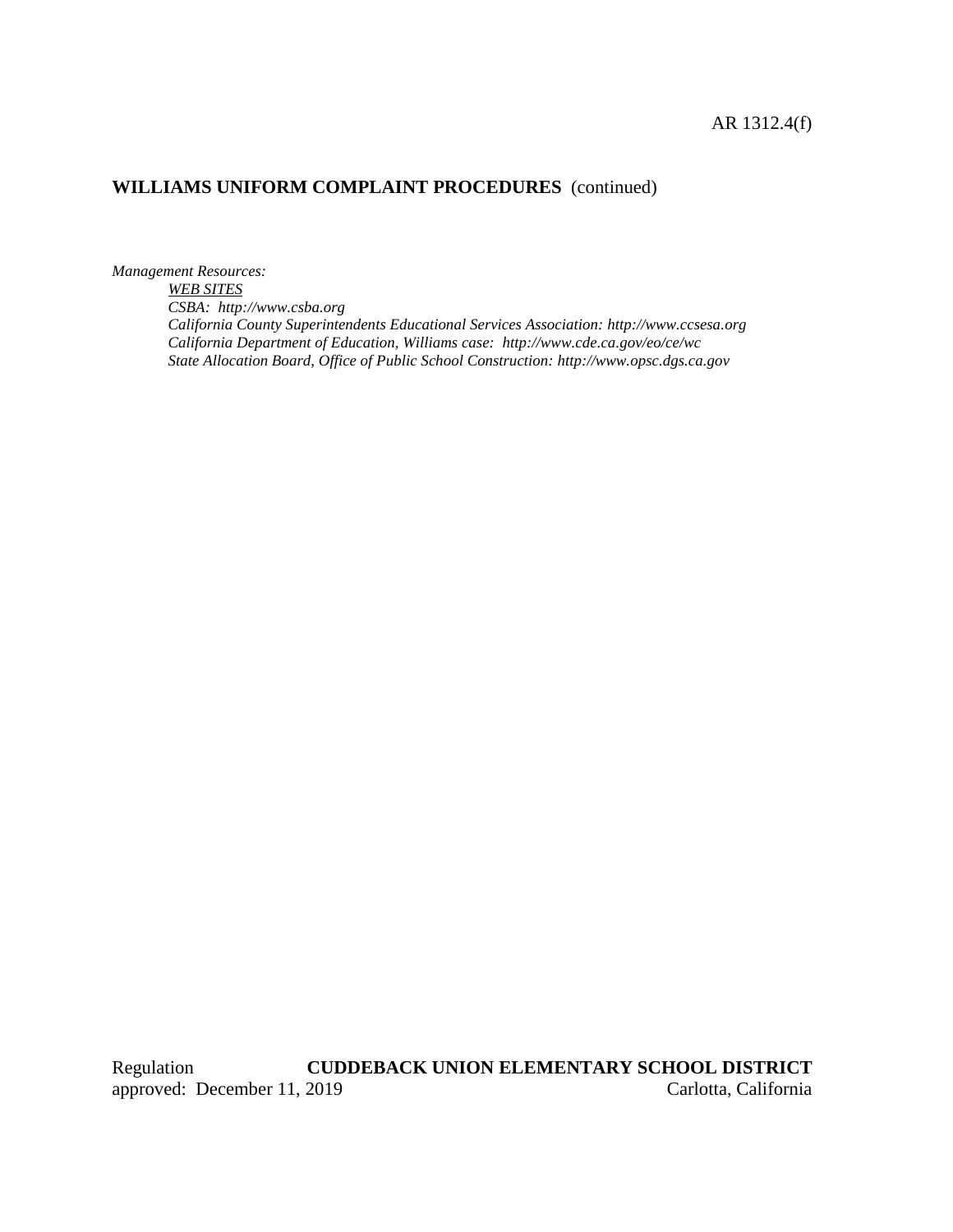### **NOTICE TO PARENTS/GUARDIANS, STUDENTS, AND TEACHERS: K-12 COMPLAINT RIGHTS**

Parents/Guardians, Students, and Teachers:

Pursuant to Education Code 35186, you are hereby notified that:

- 1. There should be sufficient textbooks and instructional materials. That means each student, including an English learner, must have a textbook or instructional materials, or both, to use in class and to take home.
- 2. School facilities must be clean, safe, and maintained in good repair.
- 3. There should be no teacher vacancies or misassignments. There should be a teacher assigned to each class and not a series of substitutes or other temporary teachers. The teacher should have the proper credential to teach the class, including the certification required to teach English learners, if present.

*Misassignment* means the placement of a certificated employee in a teaching or services position for which the employee does not hold a legally recognized certificate or credential or the placement of a certificated employee in a teaching or services position that the employee is not otherwise authorized by statute to hold.

*Teacher vacancy* means a position to which a single designated certificated employee has not been assigned at the beginning of the year for an entire year or, if the position is for a one-semester course, a position to which a single designated certificated employee has not been assigned at the beginning of a semester for an entire semester.

If you choose to file a complaint alleging that any of the above conditions is not being met, your complaint will be addressed through the district's Williams uniform complaint procedures as required by law. A complaint form may be obtained at the school office or district office, or downloaded from the school or district web site. You may also download a copy of the California Department of Education complaint form from the following web site: http://www.cde.ca.gov/re/cp/uc. However, a complaint need not be filed using either the district's complaint form or the complaint form from the California Department of Education.

Exhibit **CUDDEBACK UNION ELEMENTARY SCHOOL DISTRICT** version: December 11, 2019 Carlotta, California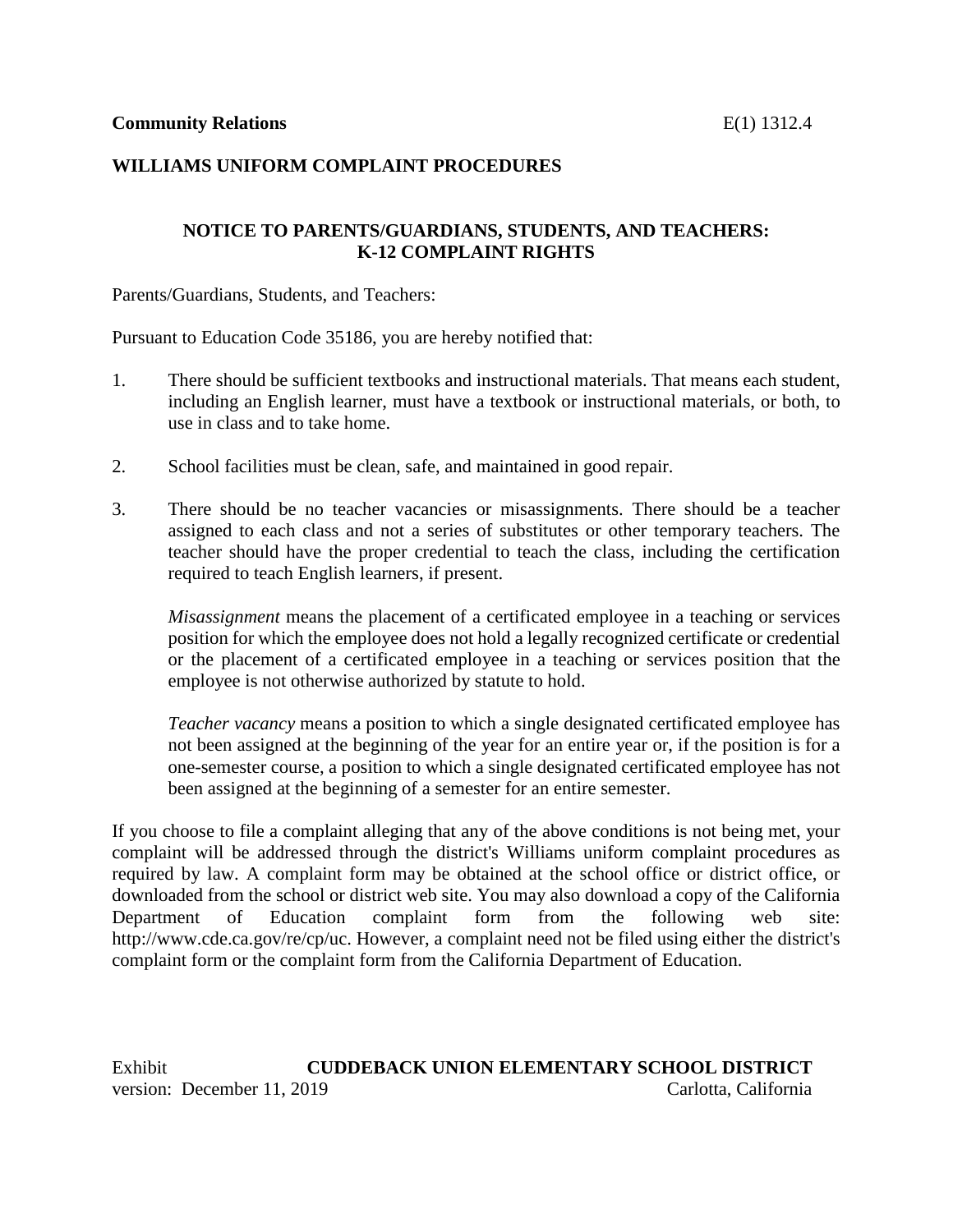#### **K-12 COMPLAINT FORM: WILLIAMS UNIFORM COMPLAINT PROCEDURES**

Education Code 35186 creates a procedure for the filing of complaints concerning deficiencies related to instructional materials, conditions of facilities that are not maintained in a clean or safe manner or in good repair, or teacher vacancy or misassignment. The complaint and response are public documents as provided by law. Complaints may be filed anonymously. However, if you wish to receive a response to your complaint, you must provide the contact information below.

Response requested?  $\Box$  Yes  $\Box$  No

Contact information: (if response is requested)

| Location of the problem that is the subject of this complaint: |  |  |
|----------------------------------------------------------------|--|--|
|                                                                |  |  |
|                                                                |  |  |
| Room number/name of room/location of facility:                 |  |  |

**Only the following issues may be the subject of this complaint process. If you wish to complain about an issue not specified below, please contact the school or district for the appropriate district complaint procedure.**

Specific issue(s) of the complaint: (Please check all that apply. A complaint may contain more than one allegation.)

- 1. Textbooks and instructional materials: (Education Code 35186; 5 CCR 4681)
	- A student, including an English learner, does not have standards-aligned textbooks or instructional materials or state- or district-adopted textbooks or other required instructional materials to use in class.
	- $\Box$  A student does not have access to textbooks or instructional materials to use at home or after school. This does not require two sets of textbooks or instructional materials for each student.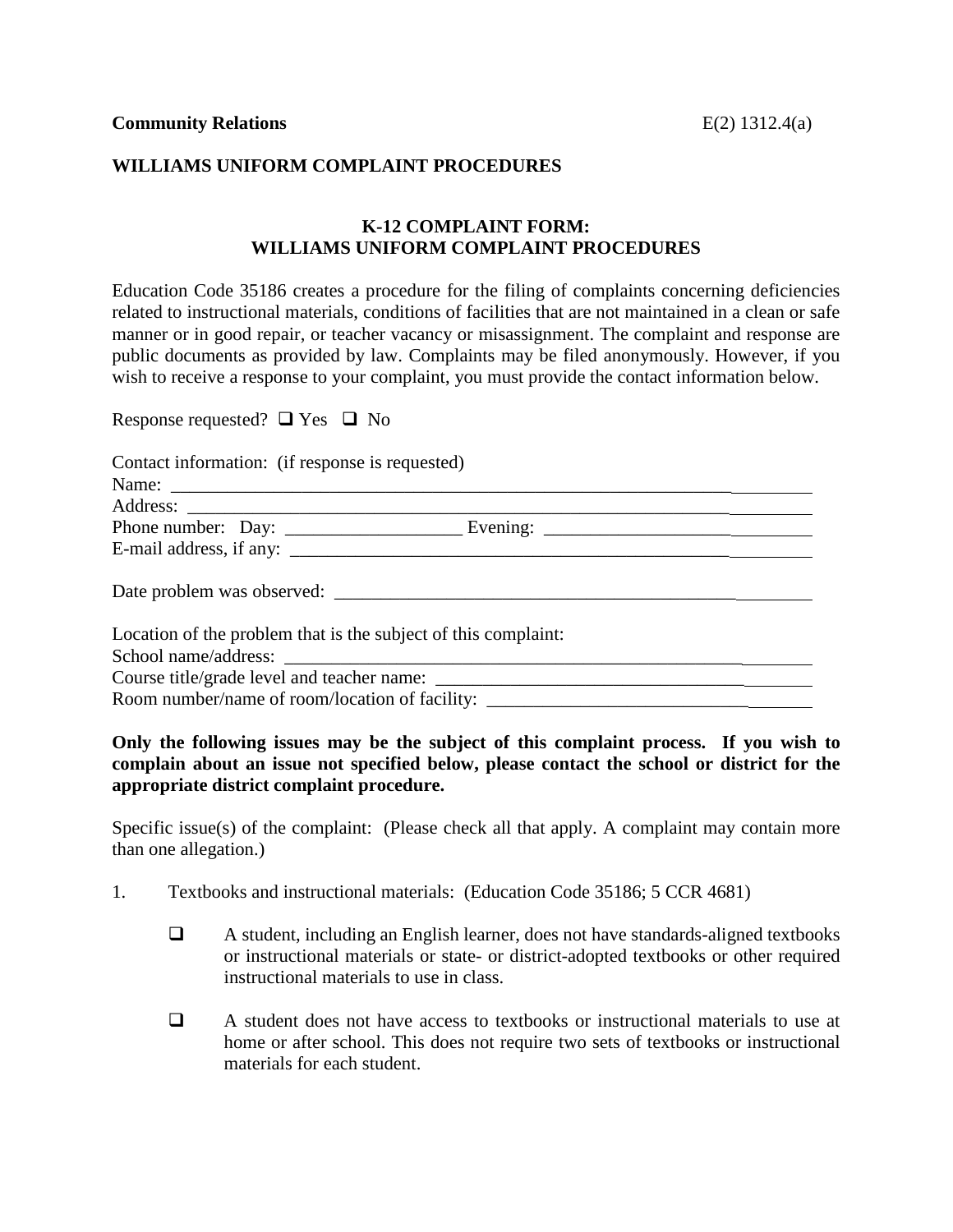$\Box$  Textbooks or instructional materials are in poor or unusable condition, have missing pages, or are unreadable due to damage.

E(2) 1312.4(b)

## **WILLIAMS UNIFORM COMPLAINT PROCEDURES** (continued)

- A student was provided photocopied sheets from only a portion of a textbook or instructional materials to address a shortage of textbooks or instructional materials.
- 2. Teacher vacancy or misassignment: (Education Code 35186; 5 CCR 4682)
	- A semester begins and a teacher vacancy exists. A *teacher vacancy* is a position to which a single designated certificated employee has not been assigned at the beginning of the school year for an entire year or, if the position is for a onesemester course, a position to which a single designated certificated employee has not been assigned at the beginning of a semester for an entire semester.
	- A teacher who lacks credentials or training to teach English learners is assigned to teach a class with more than 20 percent English learners in the class.
	- $\Box$  A teacher is assigned to teach a class for which the teacher lacks subject matter competency.
- 3. Facilities conditions: (Education Code 17592.72, 35186, 35292.5, 35292.6; 5 CCR 4683)
	- $\Box$  A condition exists that poses an emergency or urgent threat to the health or safety of students or staff including gas leaks; nonfunctioning heating, ventilation, fire sprinklers, or air-conditioning systems; electrical power failure; major sewer line stoppage; major pest or vermin infestation; broken windows or exterior doors or gates that will not lock and that pose a security risk; abatement of hazardous materials previously undiscovered that pose an immediate threat to students or staff; structural damage creating a hazardous or uninhabitable condition; and any other condition deemed appropriate by the district.
	- A school restroom has not been cleaned or maintained regularly, is not fully operational, or has not been stocked at all times with toilet paper, soap, or paper towels or functional hand dryers.
	- $\Box$  The school serves students in any of grades 6-12 with 40 percent of more of its students from low-income families, as defined, and the school has not stocked at least half of its restrooms with feminine products at all times and made those products available to students at no cost.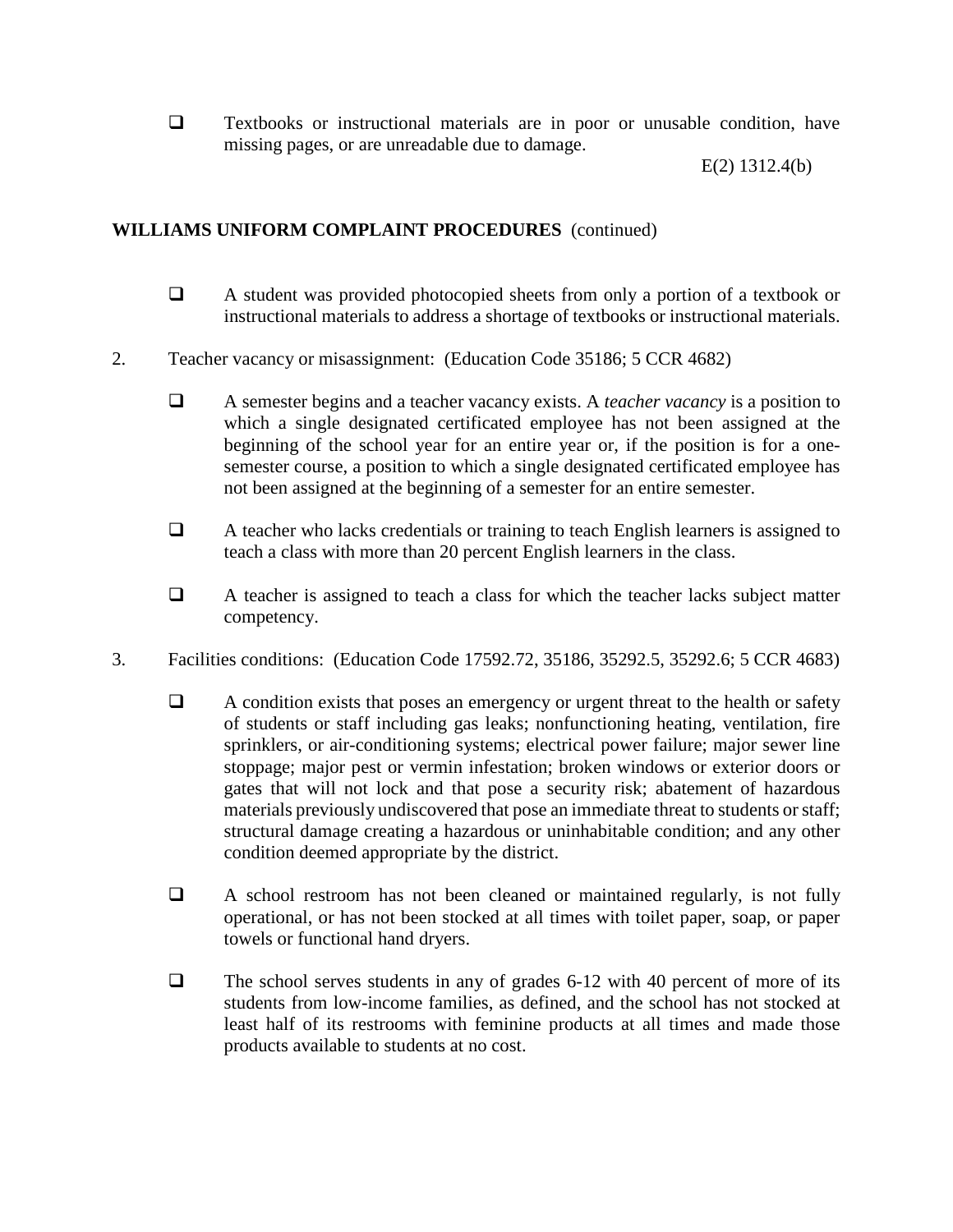$\Box$  The school has not kept all restrooms open during school hours when students are not in classes and has not kept a sufficient number of restrooms open during school hours when students are in classes. This does not apply when temporary closing of the restroom is necessary for student safety or to make repairs.

Please describe the issue of your complaint in detail. You may attach additional pages and include as much text as necessary to fully describe the situation. For complaints regarding facilities conditions, please describe the emergency or urgent facilities condition and how that condition poses a threat to the health or safety of students or staff.

\_\_\_\_\_\_\_\_\_\_\_\_\_\_\_\_\_\_\_\_\_\_\_\_\_\_\_\_\_\_\_\_\_\_\_\_\_\_\_\_\_\_\_\_\_\_\_\_\_\_\_\_\_\_\_\_\_\_\_\_\_\_\_\_\_\_\_\_\_\_\_\_\_\_\_

\_\_\_\_\_\_\_\_\_\_\_\_\_\_\_\_\_\_\_\_\_\_\_\_\_\_\_\_\_\_\_\_\_\_\_\_\_\_\_\_\_\_\_\_\_\_\_\_\_\_\_\_\_\_\_\_\_\_\_\_\_\_\_\_\_\_\_\_\_\_\_\_\_\_\_ \_\_\_\_\_\_\_\_\_\_\_\_\_\_\_\_\_\_\_\_\_\_\_\_\_\_\_\_\_\_\_\_\_\_\_\_\_\_\_\_\_\_\_\_\_\_\_\_\_\_\_\_\_\_\_\_\_\_\_\_\_\_\_\_\_\_\_\_\_\_\_\_\_\_\_ \_\_\_\_\_\_\_\_\_\_\_\_\_\_\_\_\_\_\_\_\_\_\_\_\_\_\_\_\_\_\_\_\_\_\_\_\_\_\_\_\_\_\_\_\_\_\_\_\_\_\_\_\_\_\_\_\_\_\_\_\_\_\_\_\_\_\_\_\_\_\_\_\_\_\_ \_\_\_\_\_\_\_\_\_\_\_\_\_\_\_\_\_\_\_\_\_\_\_\_\_\_\_\_\_\_\_\_\_\_\_\_\_\_\_\_\_\_\_\_\_\_\_\_\_\_\_\_\_\_\_\_\_\_\_\_\_\_\_\_\_\_\_\_\_\_\_\_\_\_\_

\_\_\_\_\_\_\_\_\_\_\_\_\_\_\_\_\_\_\_\_\_\_\_\_\_\_\_\_\_\_\_\_\_\_\_\_\_\_\_\_\_\_\_\_\_\_\_\_\_\_\_\_\_\_\_\_\_\_\_\_\_\_\_\_\_\_\_\_\_\_\_\_\_\_\_ \_\_\_\_\_\_\_\_\_\_\_\_\_\_\_\_\_\_\_\_\_\_\_\_\_\_\_\_\_\_\_\_\_\_\_\_\_\_\_\_\_\_\_\_\_\_\_\_\_\_\_\_\_\_\_\_\_\_\_\_\_\_\_\_\_\_\_\_\_\_\_\_\_\_\_

\_\_\_\_\_\_\_\_\_\_\_\_\_\_\_\_\_\_\_\_\_\_\_\_\_\_\_\_\_\_\_\_\_\_\_\_\_\_\_\_\_\_\_\_\_\_

\_\_\_\_\_\_\_\_\_\_\_\_\_\_\_\_\_\_\_\_\_\_\_\_\_\_\_\_\_\_\_\_\_\_\_\_\_\_\_ \_\_\_\_\_\_\_\_\_\_\_\_\_\_\_\_\_\_\_\_\_\_\_

Please file this complaint at the following location:

\_\_\_\_\_\_\_\_\_\_\_\_\_\_\_\_\_\_\_\_\_\_\_\_\_\_\_\_\_\_\_\_\_\_\_\_\_\_\_\_\_\_\_\_\_\_ (principal or designee)

(address)

Please provide a signature below. If you wish to remain anonymous, a signature is not required. However, all complaints, even anonymous ones, should be dated.

(Signature) (Date)

Exhibit **CUDDEBACK UNION ELEMENTARY SCHOOL DISTRICT** version: December 11, 2019 Carlotta, California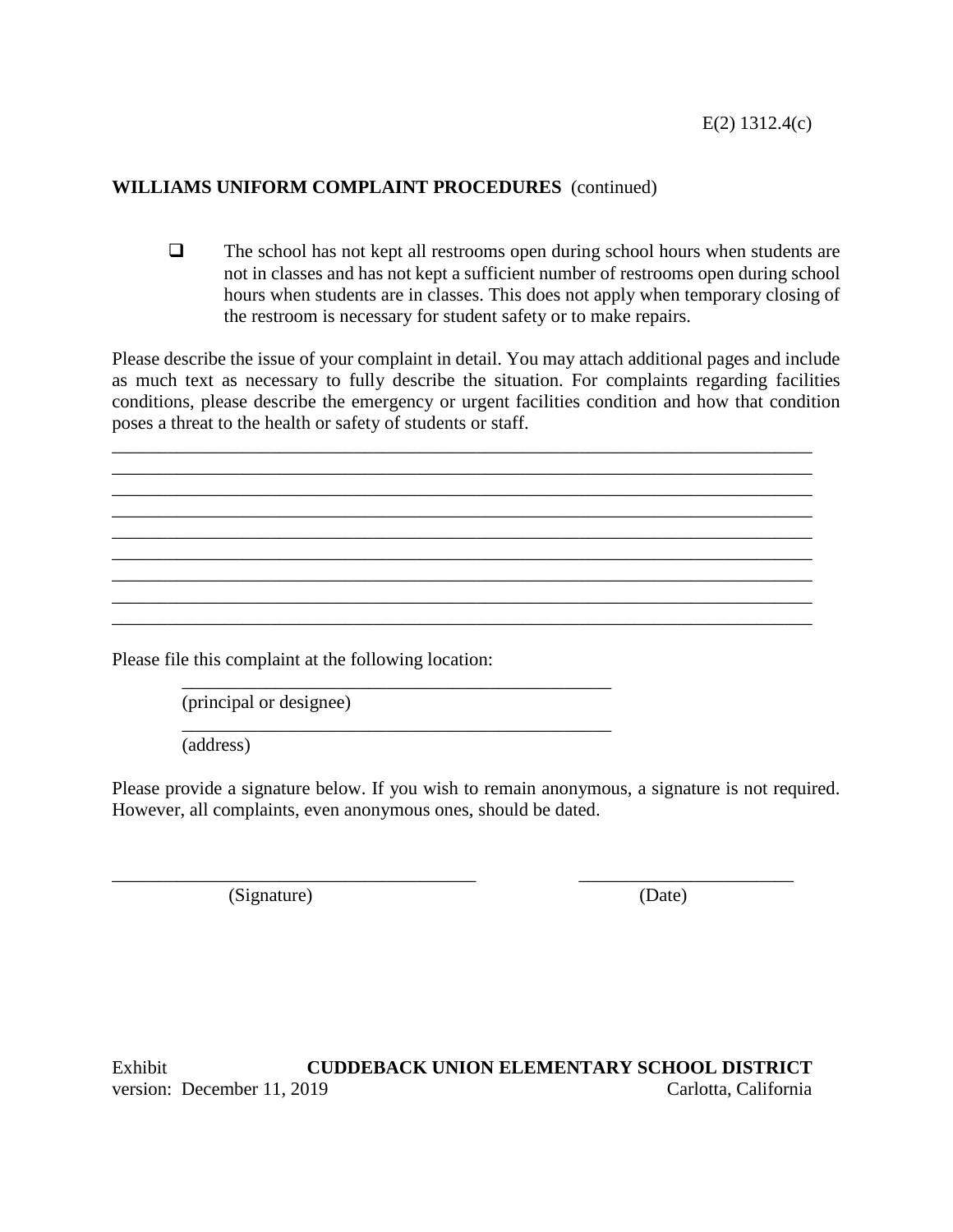### **NOTICE TO PARENTS/GUARDIANS, STUDENTS, AND TEACHERS: PRESCHOOL COMPLAINT RIGHTS**

Parents/Guardians, Students, and Teachers:

Pursuant to Education Code 8235.5, you are hereby notified that any California State Preschool Program that is exempt from licensure must have:

- 1. Outdoor shade that is safe and in good repair
- 2. Drinking water that is accessible and readily available throughout the day
- 3. Safe and sanitary restroom facilities with one toilet and handwashing fixture for every 15 children
- 4. Restroom facilities that are available only for preschoolers and kindergartners
- 5. Visual supervision of children at all times
- 6. Indoor and outdoor space that is properly contained or fenced and provides sufficient space for the number of children using the space at any given time
- 7. Playground equipment that is safe, in good repair, and age appropriate

If you choose to file a complaint alleging that any of the above conditions is not being met, your complaint will be addressed through the district's Williams uniform complaint procedures as required by law. A complaint form may be obtained at the school office or district office, or downloaded from the school or district web site. You may also download a copy of the California Department of Education complaint form from the following web site: http://www.cde.ca.gov/re/cp/uc. However, a complaint need not be filed using either the district's complaint form or the complaint form from the California Department of Education.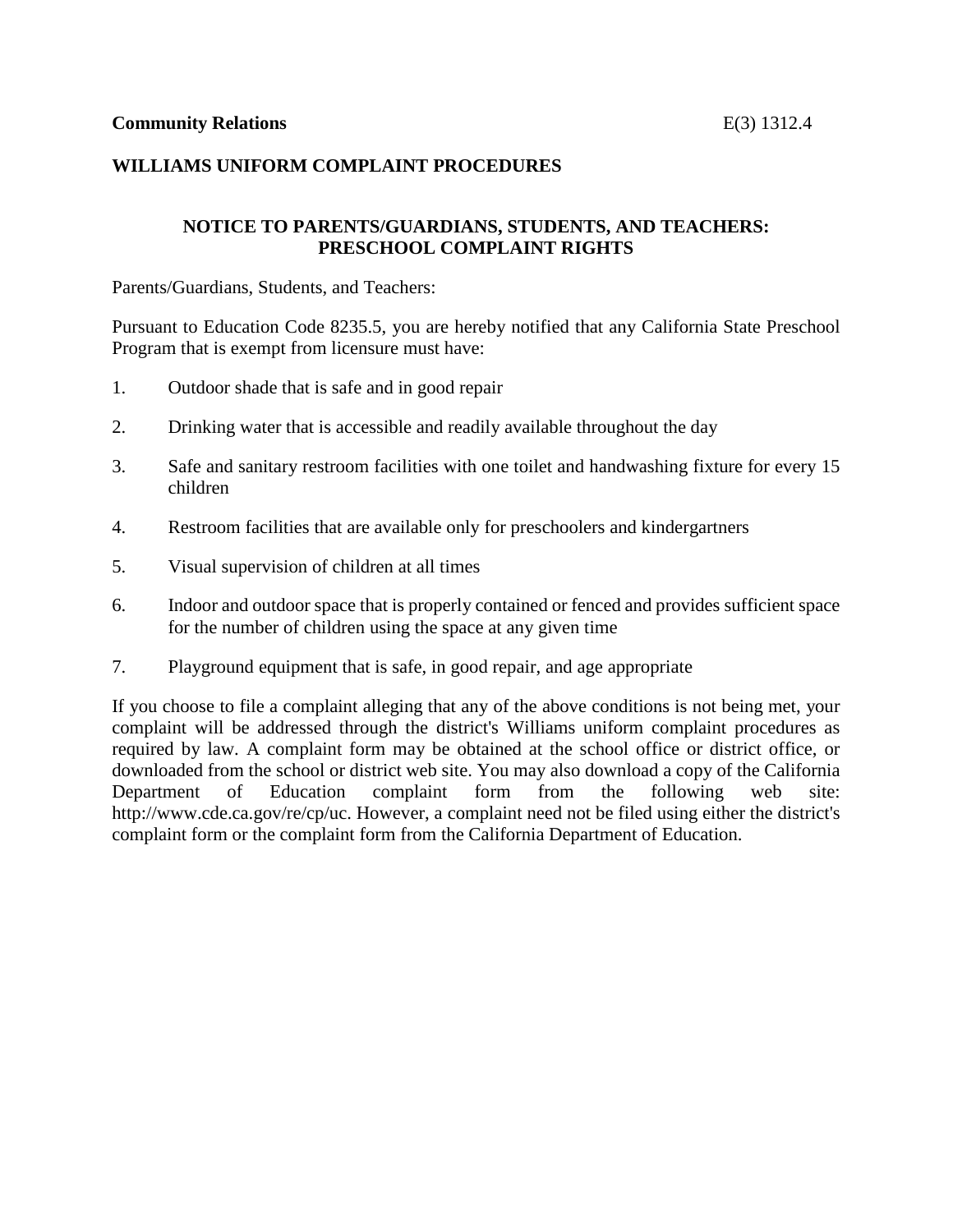# Exhibit **CUDDEBACK UNION ELEMENTARY SCHOOL DISTRICT** version: December 11, 2019 Carlotta, California **Community Relations** E(4) 1312.4(a)

### **WILLIAMS UNIFORM COMPLAINT PROCEDURES**

### **PRESCHOOL COMPLAINT FORM: WILLIAMS UNIFORM COMPLAINT PROCEDURES**

Education Code 8235.5 requires that the complaint procedures in 5 CCR 4680-4687 be used for the filing of complaints concerning noncompliance with health and safety standards for licenseexempt California State Preschool Programs. The complaint and response are public documents as provided by law. Complaints may be filed anonymously. However, if you wish to receive a response to your complaint, you must provide the contact information below.

Response requested?  $\Box$  Yes  $\Box$  No

| Contact information: (if response is requested)                                  |  |  |
|----------------------------------------------------------------------------------|--|--|
|                                                                                  |  |  |
|                                                                                  |  |  |
|                                                                                  |  |  |
|                                                                                  |  |  |
| Date problem was observed:                                                       |  |  |
| Location of the problem that is the subject of this complaint:                   |  |  |
|                                                                                  |  |  |
| Room number/name of room/location of facility: _________________________________ |  |  |

Only the following issues may be the subject of this complaint process. If you wish to complain about an issue not specified below, please contact the school or district for the appropriate district complaint procedure.

Specific issue(s) of the complaint: (Please check all that apply. A complaint may contain more than one allegation.)

- $\Box$  The preschool does not have outdoor shade that is safe and in good repair.
- $\Box$  Drinking water is not accessible and/or readily available throughout the day.
- $\Box$  The preschool does not provide safe and sanitary restroom facilities with one toilet and handwashing fixture for every 15 children.
- □ Restroom facilities are not available only for preschoolers and kindergartners.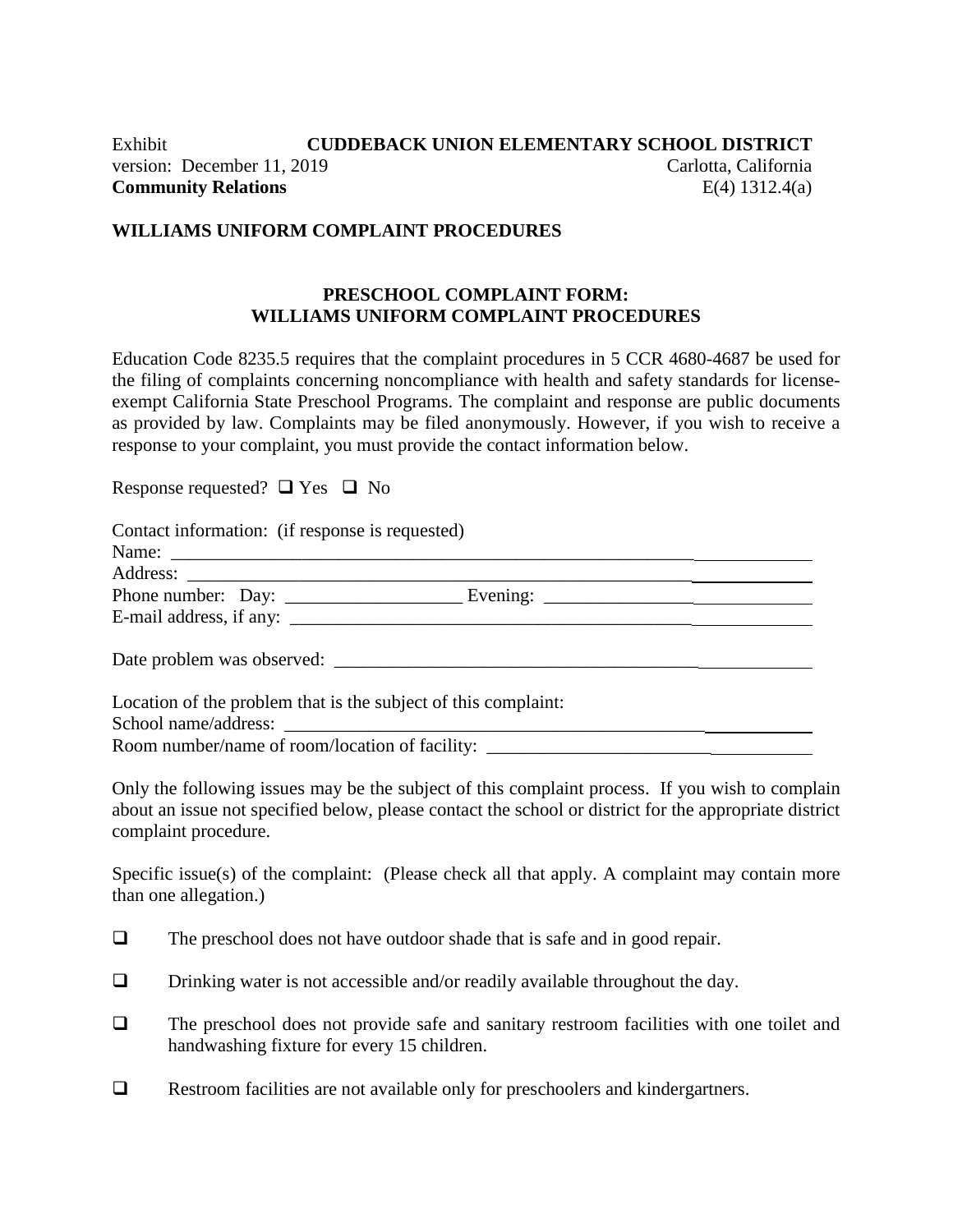- The preschool program does not provide visual supervision of children at all times.
- Indoor or outdoor space is not properly contained or fenced or does not provide sufficient space for the number of children using the space at any given time.